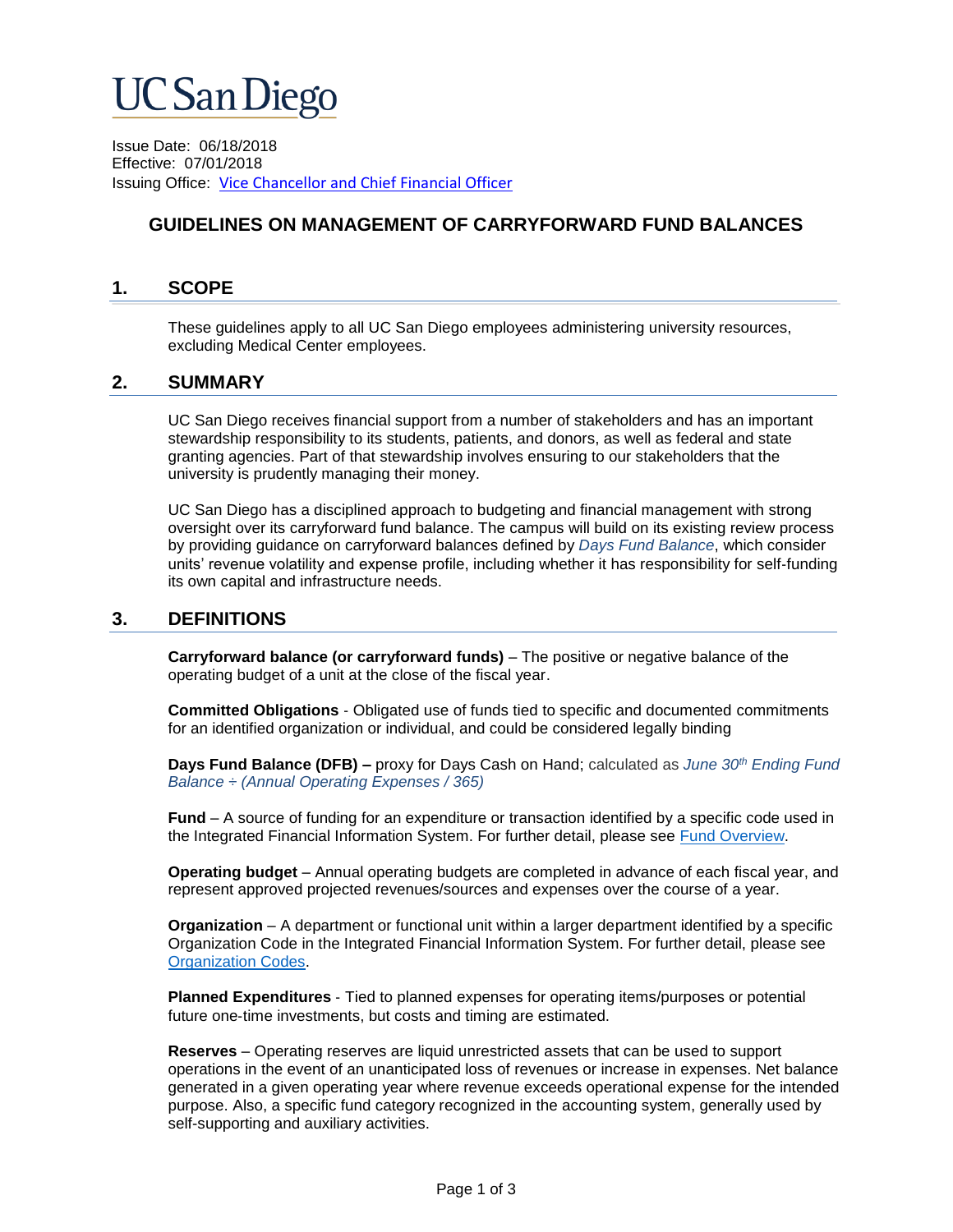# **4. GUIDELINES STATEMENT**

These guidelines establish a baseline of financial resources to reasonably protect the university against disruption in the event of unexpected revenue shortfalls or unanticipated expenditures, while confirming to UC San Diego's stakeholders that their resources are being used prudently.

Generally, for unrestricted carryforward fund balances, the following guidelines should be applied:

- No more than 30 days, net of commitments, for administrative units on a fixed base budget and academic units with limited extra-mural support
- 30-90 days, net of commitments, for administrative or auxiliary units with significant reliance on self-support or external revenues
- 30-90 days, net of commitments, for clinical units with significant reliance on patient revenues
- 30-180 days, net of commitments, for academic units with significant reliance on extramural support and are expected to provide bridge funding to the investigators

Restricted funds such as Contract & Grant Funds, Endowment Funds, Loan Funds, Plant Funds and Private Gifts are excluded from this guidance as they are earmarked for specific purposes and are not generally available to support core operations.

For fund balances being set aside for specific future commitments, whether they are department or faculty generated, units may be asked to identify obligations (for example: faculty start‐up package, renovation, equipment, bridge funding for PIs, one‐time investments, etc) tied to these balances and classify future carryforward spending into one of two main categories: Committed Obligations or Planned Expenditures.

Possible outcomes may include requests to deploy and invest carryforward funds to:

- match or cost‐share specific activities or programs,
- advance high priority needs in lieu of a core funding allocation (full or partial), or
- invest (spend-down) funds within a specific time period or conversely direct units to slow expenditures to build balances within a specific time period.

#### **5. RESPONSIBILITIES**

- **A. Department Financial Personnel:** Monitor fund balances and use at least quarterly for adherence to these guidelines. Coordinate with Division and/or Vice Chancellor office to segregate and classify those funds with committed or planned expenditures tied to them for reporting and tracking.
- **B. Vice Chancellors and Deans:** Review plans for expenditure in conjunction with financial personnel and assist with adherence to these guidelines. Provide direction to departments regarding number of days balance that is appropriate within the range depending on unique and specialized circumstances of individual departments.
- **C. Campus Budget Office:** Provide reporting and assist in review and problem resolution as necessary for adherence to guidelines.